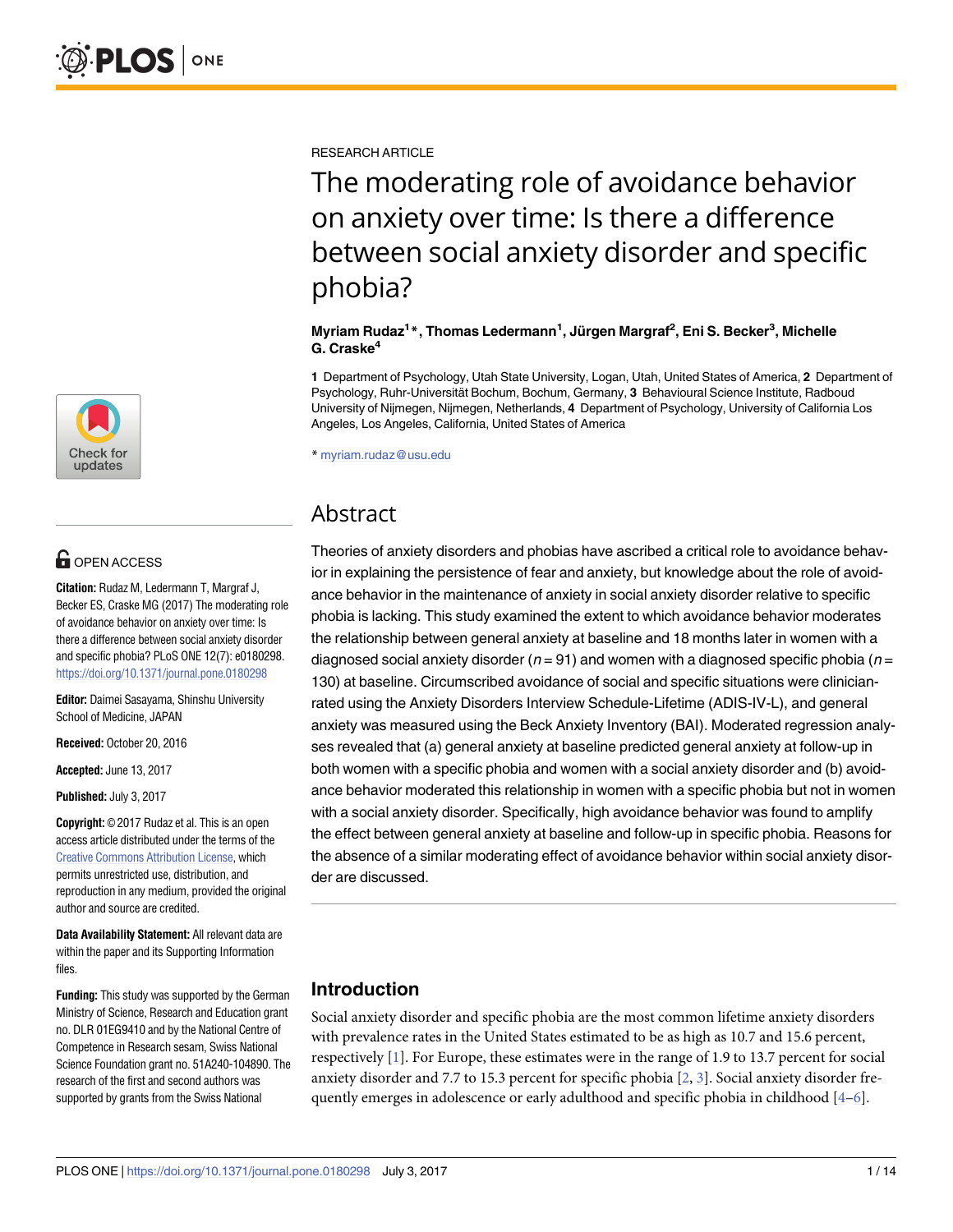<span id="page-1-0"></span>ONE PLOS

Science Foundation, no. PBBS1-120509 and PBFR1-120897.

**Competing interests:** The authors have declared that no competing interests exist.

Both social anxiety disorder and specific phobia are commonly accompanied by other mental disorders, including mood disorders and other anxiety disorders [[7,](#page-10-0) [8\]](#page-10-0), and it has been repeatedly shown that women are significantly more likely to be affected than men [\[9,](#page-10-0) [10\]](#page-10-0).

Social anxiety disorder involves a marked and persistent fear of negative evaluation in social and/or performance situations. The individual fears that he or she will act in a way or show anxiety symptoms that will be humiliating or embarrassing [[11](#page-10-0)]. One of the most common reported fears is public speaking [[12](#page-10-0)]. Specific phobia is characterized as a marked and persistent fear that is excessive or unreasonable, cued by the presence or anticipation of a specific object or situation [\[11\]](#page-10-0). Animal phobia has been found to be one of the most prevalent types [\[9](#page-10-0)]. In each of these disorders, avoidance behavior (or endurance of feared situations with dread) is a defining feature [\[11\]](#page-10-0).

Several theories of phobias and anxiety disorders have assigned a critical role to avoidance behavior in explaining the persistence of fear and anxiety (for an overview see [[13](#page-10-0)]). In accordance with *conditioning theory* [\[14,](#page-10-0) [15\]](#page-10-0), fear persists because avoidance of the conditioned stimulus (CS) prevents the extinction that normally occurs through repeated non-reinforced exposures. From a *cognitive perspective*, avoidance behavior prevents the gathering of information that disconfirms catastrophic misappraisals, and consequently such misappraisals and their resultant fear and anxiety are maintained [[16](#page-10-0), [17](#page-10-0)]. Another cognitive model emphasizes the role of fear prediction, with *overprediction of fear* [[18](#page-10-0), [19](#page-10-0)] motivating avoidance behavior, which in turn prevents disconfirmatory opportunities, so that anxiety remains high. A third cognitive model emphasizes the *cognitive rehearsal of negative outcomes* [[20](#page-10-0), [21](#page-10-0)] that sometimes occurs with rumination or mental reflection about aversive events in the absence of direct or vicarious experience (i.e., avoidance), thereby leading to inflations of fear.

*Cognitive models of social anxiety disorder* posit that socially anxious individuals engage in various 'in-situation or subtle safety behaviors', such as avoiding eye contact or avoiding pauses while talking [\[22–](#page-10-0)[24](#page-11-0)]. These safety behaviors prevent socially phobic individuals from processing exposures accurately because they attribute the non-occurrence of feared outcomes (e.g., embarrassment, rejection) to the safety behaviors in which they engaged and, thus, their unrealistic beliefs maintain. Also, safety behaviors may increase feared anxiety symptoms (e.g., holding a glass tightly may increase the likelihood of shaking) or may inhibit performance in such a way as to negatively influence the responses of others (e.g., remaining quiet in social conversations may increase the likelihood of being ignored by others) [[25](#page-11-0), [26](#page-11-0)].

The role of avoidance behavior is further implicated by exposure-based treatments for anxiety disorders and phobias that replace avoidance with approach toward phobic stimuli [[27](#page-11-0)– [31\]](#page-11-0). More specifically, exposure-based therapies have been found to be effective for specific phobias [[32](#page-11-0), [33](#page-11-0)] and superior to placebo or alternative treatment approaches, including relaxation, progressive muscle relaxation, tension techniques, and cognitive therapy [[34](#page-11-0)]. Several meta-analyses also report the efficacy of exposure based treatments for social anxiety disorder, with some showing equivalent effects when exposure is conducted alone or in combination with cognitive restructuring [[35](#page-11-0)–[39](#page-11-0)] and one finding provides additional support for the combination with cognitive restructuring [[40](#page-11-0)]. A number of studies also support the superior efficacy of in vivo exposure combined with a decrease in safety behaviors relative to exposure alone in social anxiety disorder [\[26,](#page-11-0) [41,](#page-11-0) [42](#page-11-0)]. Finally, a recent study emphasizes the treatment of socially anxious individual's fixed beliefs about their anxiety in cognitive behavioral therapy [\[43\]](#page-11-0).

Looking across anxiety disorders, evidence exist that individuals with social anxiety disorder had a poorer treatment response after cognitive-behavioral therapy than those with generalized anxiety disorder [[30](#page-11-0), [44](#page-11-0)] and posttraumatic stress disorder [[30](#page-11-0)]. These findings may support the differentiation between distress or misery disorders (which include depressive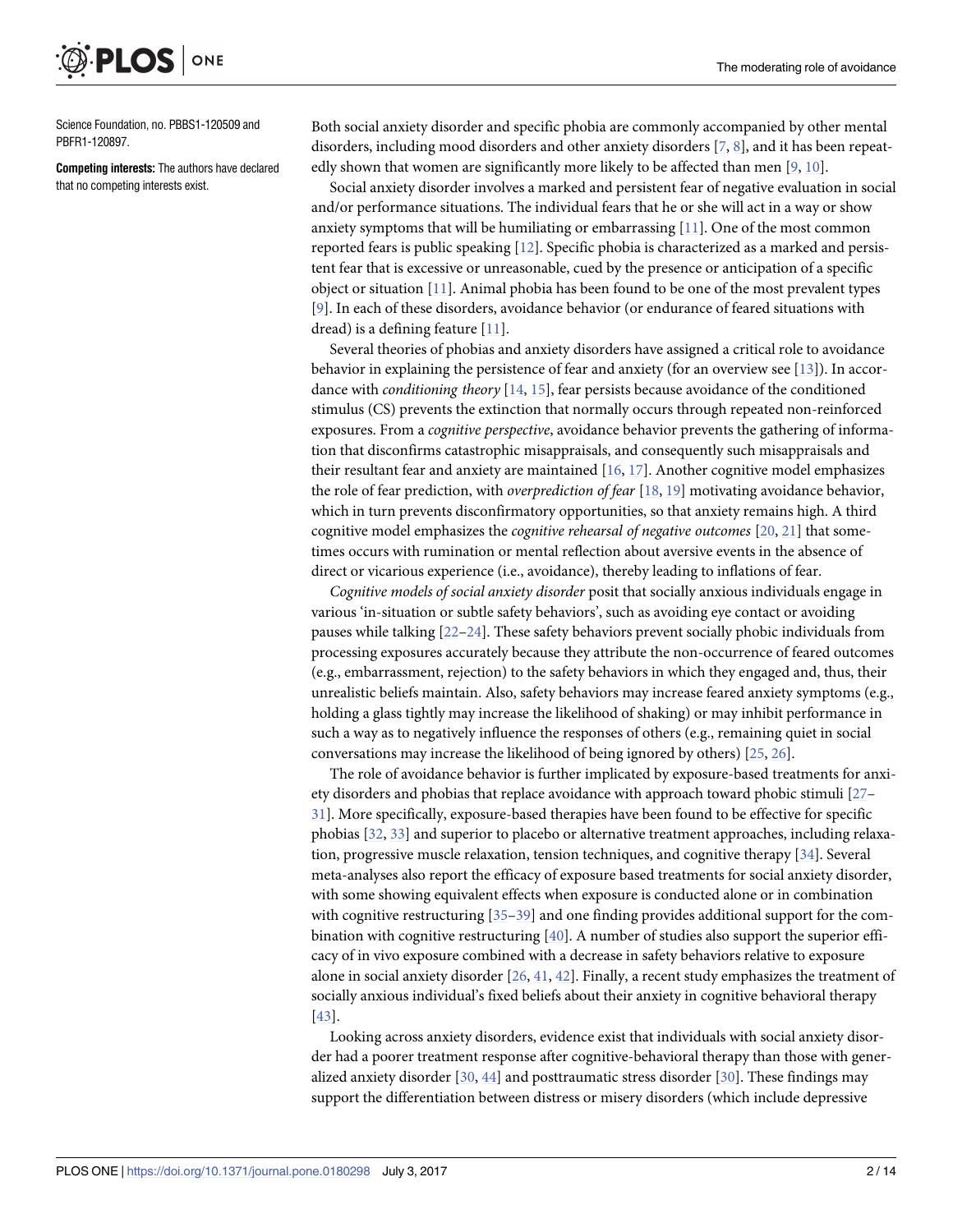<span id="page-2-0"></span>disorders, generalized anxiety disorder, and posttraumatic stress disorder) and the fear disorders (which include panic disorder, agoraphobia, social anxiety disorder, and specific phobia) [\[45\]](#page-11-0). In contrast, it was found that a lack of positive affect appears to be strongly associated with both social anxiety disorder and depression, which is at odds with the separation of social anxiety disorder as a fear and depression as a distress or misery disorder [\[46\]](#page-12-0).

Although there are a number of studies showing that exposure is effective in treating social anxiety disorder and specific phobia, the influence of avoidance behavior on the maintenance of anxiety over time has not been investigated directly in individuals with social anxiety disorder and individuals with specific phobia. The aim of the present study was to examine the extent to which avoidance behavior moderates the relationship between general anxiety at baseline and 18 months later in women with a DSM-IV social anxiety disorder and women with a DSM-IV specific phobia. Specifically, we tested two main hypotheses derived from conditioning  $[14, 15]$  $[14, 15]$  $[14, 15]$  $[14, 15]$  $[14, 15]$  and cognitive models  $[16-21]$ . The first hypothesis was that general anxiety at baseline and circumscribed avoidance behavior between baseline and follow-up would both predict general anxiety at follow-up in women with social anxiety disorder and specific phobia. The second hypothesis was that the relationship between general anxiety at baseline and follow-up would be moderated by circumscribed avoidance behavior. Because socially anxious individuals can easily show 'in-situation or subtle safety behaviors' that maintains their social anxiety [[22](#page-10-0)[–24\]](#page-11-0), we expect a stronger moderating effect of avoidance for the specific phobia group as compared to the social anxiety disorder group. Specifically, we assumed that low avoidance behavior would have a buffering effect, whereas high avoidance behavior would amplify the strength of the relationship between general anxiety at baseline and follow-up.

### **Method**

### Participants

The data were derived from the Dresden Prediction Study (DPS), a prospective epidemiological study designed to collect data on the prevalence rates, incidence, course, and risk factors of mental disorders in young women (for details about the study see [[47–50\]](#page-12-0)). The focus of the DPS was to investigate women during early adulthood because of the high prevalence rates of anxiety disorders in women [[51](#page-12-0), [52](#page-12-0)]. The protocol of the DPS was approved by the local ethics board, the 'sächsischer Datenschutz'. The sample was drawn randomly from the German Dresden government registry of residents in 1996. Of the 9,000 addresses received from the registry office, 5,204 women were located and eligible for the study. Of these, 3,065 women responded, resulting in a response rate of 58.9%. A subsample of 1,877 were willing to take part in the diagnostic interview and to complete a package of self-report measures at baseline and 1,396 at the follow-up survey approximately 18 months apart (see [\[48\]](#page-12-0) for a flow diagram of the number of respondents and response rates at baseline and follow-up). The baseline interviews were conducted between July 1996 and September 1997, and the follow-up interviews between December 1997 and February 1999. Inclusion criteria were being female and being 18–25 years of age at the time of the baseline investigation. There were no significant differences in overall mental disorders at baseline between women with complete data at baseline and follow-up and women with missing interview or self-report data at follow-up (*t*(802) = -1.40, *p* = .161). The present study refers to 1,396 women, aged between 18 to 24 years at the time of sampling, who completed a diagnostic interview and self-report questionnaires at baseline and follow-up.

### Procedure and measures

The women received a letter with detailed information about the DPS and a reply card to provide written informed consent to participate in the study. The interested women were invited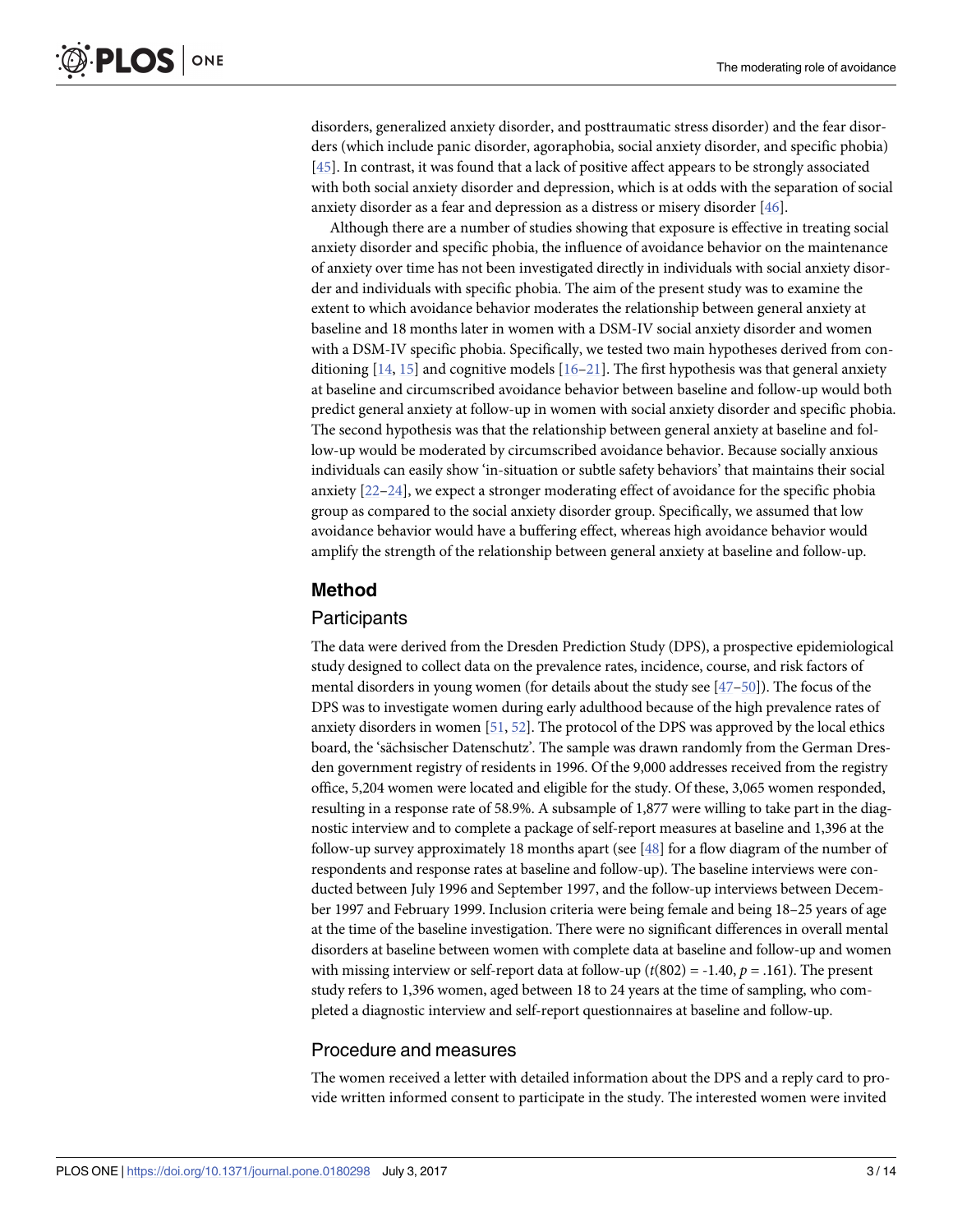<span id="page-3-0"></span>for the diagnostic interview conducted by trained clinical interviewers. In addition, a package of questionnaires was administered. Participants willing to join the second diagnostic interview were invited on average 18 months later. There were no financial reimbursements for participants in the study.

**Diagnostic assessment.** The diagnostic assessments were based on the German version of the Anxiety Disorders Interview Schedule-Lifetime (ADIS-IV-L) [\[53,](#page-12-0) [54\]](#page-12-0). The ADIS-IV-L is a structured interview for diagnosing Axis I disorders, including anxiety disorders, affective disorders, somatoform disorders, substance use disorders, eating disorders, and children's disorders according to DSM-IV [\[55\]](#page-12-0). In the baseline interview, questions were asked about mental problems during the entire lifetime and during the last seven days (lifetime and point prevalence, respectively). The follow-up interviews referred to the mental problems that had occurred since the baseline interview and during the last seven days (period and point prevalence, respectively). In the current study, the seven-day point prevalence at baseline was used to compose the two groups, women with a baseline social anxiety disorder and women with a baseline specific phobia. The inter-rater reliabilities of the German version of the ADIS-IV-L in a patient sample (*n* = 237) were between .61 and .98 (Yule's Y coefficient) for social anxiety disorder and between .73 and .98 (Yule's Y coefficient) for specific phobia [\[56\]](#page-12-0). Retest-reliabilities across the groups of disorders were between .68 and .79 (Kappa coefficient) and between .67 and 1.0 (Yule's coefficient) [\[56,](#page-12-0) [57\]](#page-12-0). In addition, the interview has demonstrated high validity [[58](#page-12-0), [59](#page-12-0)] as well as good acceptance in clinical practice and research settings [[60](#page-12-0)].

**Clinical severity rating.** Based on the ADIS, the clinicians rated the severity of distress and interference for each disorder, on a scale ranging from 0 (not severe at all) to 8 (very severe). A diagnosis was considered clinically severe when the clinical severity rating was of 4 or above.

**Interviewers, training procedure, and supervision.** Interviewers were clinical psychologists, physicians, or advanced graduate students of clinical psychology. They underwent an intensive 40-hour training on mental disorders, their rating and the conduct of the interviews and subsequently attended supervision meetings every two weeks. The written protocol for each interview was proof read by supervisors (e.g., were all answers complete, and did the answers match the diagnosis assigned). Unclear cases were discussed, and if necessary a consensus diagnosis was given.

**Avoidance behavior.** Avoidance behavior at baseline and follow–up were measured by the German version of the ADIS-IV-L [\[53,](#page-12-0) [54\]](#page-12-0). In this structured interview, the interviewer read a list of 13 social situations (e.g., public speaking, talking to people in authority) and 17 specific situations (e.g., animals, heights) and asked the women to indicate if they 'wanted to avoid' each situation. If the answer was 'yes', the interviewer enquired about the degree of avoidance, which were rated on a scale of 0 (no avoidance) to 8 (very severe avoidance).

In the current study, the avoidance scores were summed separately for social and specific situations at the follow-up interview, with ratings anchored to 'since the baseline interview'. The possible ranges are 0–104 for avoidance of social situations and 0–136 for avoidance of specific situations, respectively. These sum scores reflect circumscribed avoidance with higher scores indicating greater avoidance. In the current sample, the internal consistency (Cronbach's α) was .76 for social situations and .70 for specific situations.

**Beck Anxiety Inventory (BAI).** The Beck Anxiety Inventory (BAI) [[61](#page-12-0), [62](#page-12-0)] is a 21-item self-report inventory of the severity of anxiety symptoms (e.g., feeling hot, or fear of losing control). Participants were asked to rate how much each symptom bothered them 'during the past week, including today' on a 4-point-rating scale ranging from 'not at all' (0) to 'severely–I could barely stand it' (3). The possible range of the total score goes from 0 to 63 with scores between 0 and 21 indicating low anxiety, scores between 22 and 35 moderate anxiety, and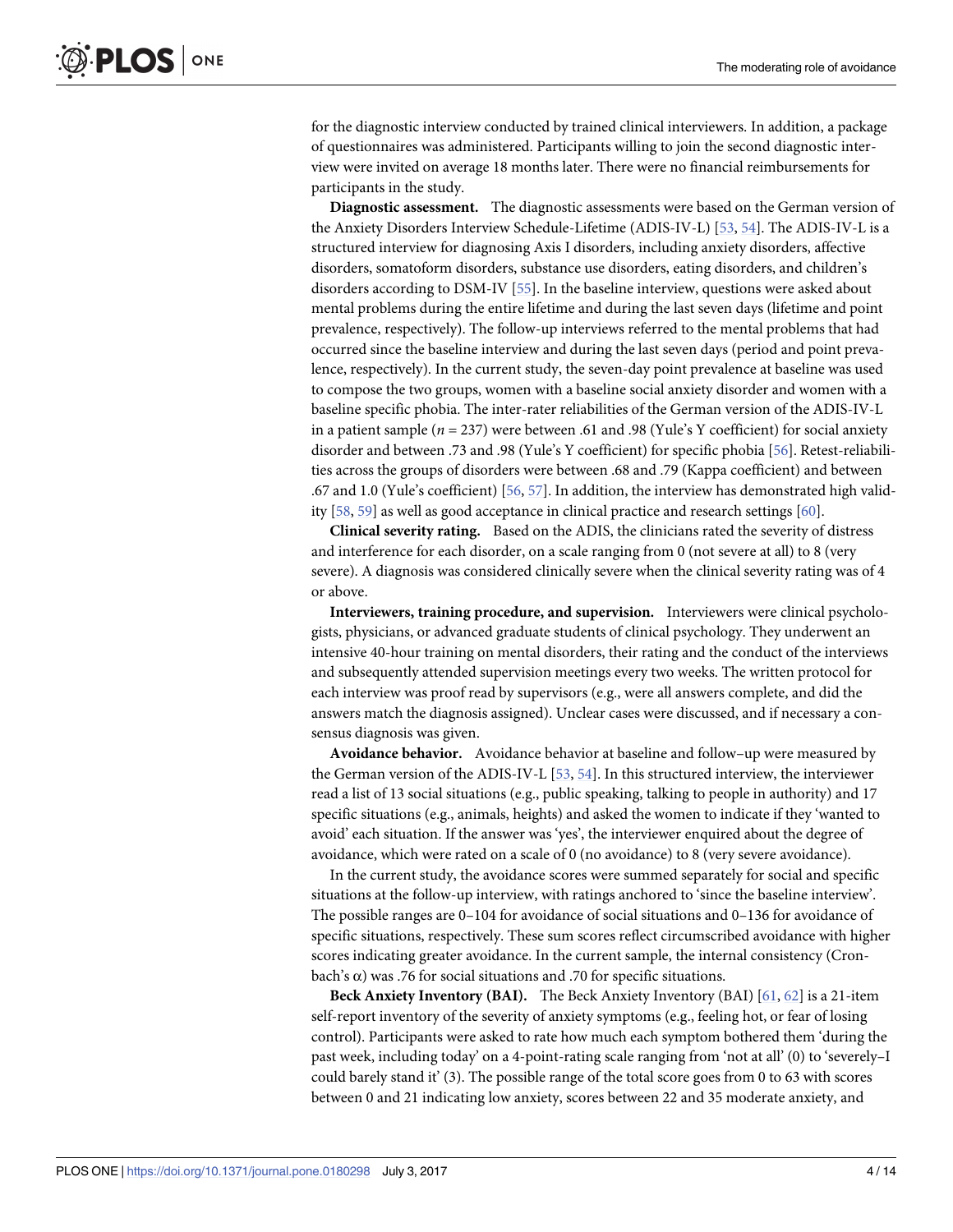<span id="page-4-0"></span>scores of 36 and above indicating potentially concerning levels of anxiety. In the current sample, the BAI had good internal consistency (Cronbach's  $\alpha$  = .82).

### Definition of the groups

To study the moderating role of avoidance behavior on general anxiety over time in women with a social anxiety disorder and women with a specific phobia, two subgroups of the initial sample of 1,396 participants were composed based on the seven-day point prevalence at baseline of the ADIS-IV-L: The first group were 91 women with a baseline social anxiety disorder and the second group were 130 women with a baseline specific phobia. Comorbid cases were included in both groups. The datasets used in the present study are available in [S1](#page-9-0) and [S2](#page-9-0) Datasets. These group sizes resulted in more statistical power to detect substantial effects in the group of specific phobia relative to the group of social anxiety disorder [\[63\]](#page-12-0). Using the software program G<sup>\*</sup>Power 3 [\[64\]](#page-12-0), the power to detect a medium effect for the interaction ( $f^2 = 0.15$ ) with an alpha level of five percent is 99.2 percent for the model with 130 women (specific phobia group) and 95.5 percent for the model with 91 women (social anxiety disorder group). These power estimates drop drastically to 36.0% and 26.6% when the interaction effects turn out to be small  $(f^2 = 0.02)$ . To detect a small interaction effect with a power of .80, a sample size of 395 would be required. Thus, in addition to results of the significance tests, we rely on effect sizes as well. The average age at baseline was 21 years (*SD* = 1.8 to 1.9) for both groups.

# Statistical analyses

Ordinary least squares (OLS) regression analysis was used to examine the moderating effect of circumscribed avoidance behavior between baseline and follow-up on the relationship between general anxiety at baseline and 18 months later. The predictor and moderator variables were mean-centered prior to the analyses [\[65\]](#page-12-0). The centered predictor and moderator variables were then multiplied to form the interaction terms. Conducting hierarchical regression analysis, the simple effects of general anxiety at baseline (General anxiety baseline) and avoidance of situations between baseline and follow-up (Avoidance) were entered on the first step and the interaction term (General anxiety baseline  $\times$  Avoidance) was entered on the second step. We used  $f^2$  as a measure of effect size for the interaction effect and considered effect sizes of .02, .15, and .35 as small, medium, and large, respectively [[63](#page-12-0)].

## **Results**

### Preliminary analyses

Women with a baseline social anxiety disorder mostly feared public speaking (*Mdn* = 4.00, *M* = 4.04,  $SD = 2.12$ ; possible range of anxiety severity: 0–8, with 0 = no anxiety and 8 = very severe anxiety). Less feared situations were talking to people in authority (*Mdn* = 2.00, *M* = 2.21, *SD* = 1.95), starting a conversation (*Mdn* = 2.00, *M* = 1.95, *SD* = 1.92), rejecting a senseless claim or asking someone to change his or her behavior (*Mdn* = 1.00, *M* = 1.77, *SD* = 1.65), and talking to strangers ( $Mdn = 1.00$ ,  $M = 1.45$ ,  $SD = 1.73$ ). Women with a baseline specific phobia mostly feared animals  $(Mdn = 4.00, M = 3.99, SD = 2.60;$  possible range of anxiety severity: 0–8, with 0 = no anxiety and 8 = very severe anxiety). Less feared situations were heights (*Mdn* = 0.00,  $M = 1.66$ ,  $SD = 2.20$  and blood, injuries, and injections  $(Mdn = 0.58, M = 1.12, SD = 1.50)$ . As expected, the means of clinical severity in women with a baseline social anxiety disorder and specific phobia were above the clinical cut-off of 4, providing further evidence that these individuals can be considered to be clinically severe (baseline social anxiety disorder: *Mdn* = 4.00, *M* = 4.24, *SD* = 1.30; baseline specific phobia: *Mdn* = 4.00, *M* = 4.32, *SD* = 1.25).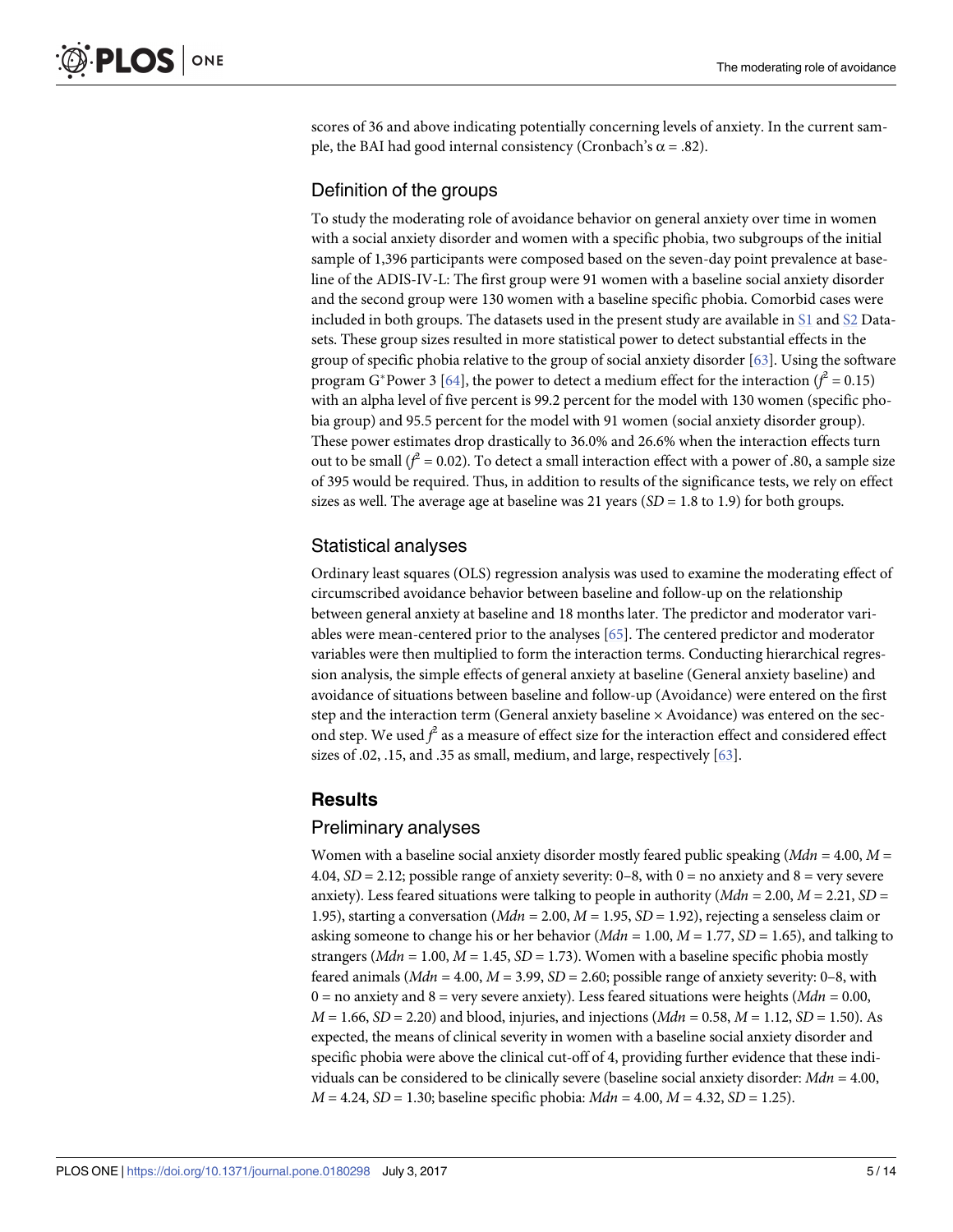

| <b>Diagnoses</b>        | <b>Baseline SAD</b><br>$(n = 91)$ |      |                |      | <b>Baseline SP</b><br>$(n = 130)$ |      |                |      |
|-------------------------|-----------------------------------|------|----------------|------|-----------------------------------|------|----------------|------|
|                         | <b>Baseline</b>                   |      | Follow-up      |      | <b>Baseline</b>                   |      | Follow-up      |      |
|                         | n                                 | %    | n              | $\%$ | n                                 | %    | n              | %    |
| Anxiety disorders       |                                   |      |                |      |                                   |      |                |      |
| PD without AGR          |                                   | 1.1  |                | 1.1  | 0                                 | 0.0  | 4              | 3.1  |
| PD with AGR             | $\overline{2}$                    | 2.2  | $\overline{2}$ | 2.2  |                                   | 0.8  | $\overline{c}$ | 1.5  |
| AGR without PD          | $\overline{7}$                    | 7.7  | 5              | 5.5  | 6                                 | 4.6  | 4              | 3.1  |
| SAD                     | 91                                | 100  | 33             | 36.3 | 18                                | 13.8 | 13             | 10.0 |
| <b>SP</b>               | 18                                | 19.8 | 19             | 20.9 | 130                               | 100  | 52             | 40.0 |
| GAD                     | 5                                 | 5.5  | 5              | 5.5  | 4                                 | 3.1  | 7              | 5.4  |
| <b>OCD</b>              | 3                                 | 3.3  | 4              | 4.4  | $\overline{2}$                    | 1.5  | $\overline{2}$ | 1.5  |
| <b>PTSD</b>             | 3                                 | 3.3  | 0              | 0.0  | 1                                 | 0.8  | $\mathbf{0}$   | 0.0  |
| Affective disorders     | 3                                 | 3.3  | $\overline{7}$ | 7.7  | 3                                 | 2.3  | 6              | 4.6  |
| Somatoform disorders    | 0                                 | 0.0  | 3              | 3.3  | 3                                 | 2.3  | 3              | 2.3  |
| Substance use disorders | 4                                 | 4.4  | 3              | 3.3  | 2                                 | 1.5  | 3              | 2.3  |
| Eating disorders        | 4                                 | 4.4  | 5              | 5.5  |                                   | 0.8  | 3              | 2.3  |

#### **Table 1. Diagnoses at baseline and follow-up for the social anxiety disorder and specific phobia groups.**

Note. PD = panic disorder. AGR = agoraphobia. SAD = social anxiety disorder. SP = specific phobia. GAD = generalized anxiety disorder. OCD = obsessive-compulsive disorder. PTSD = posttraumatic stress disorder.

<https://doi.org/10.1371/journal.pone.0180298.t001>

The co-occurring diagnoses at baseline and follow-up for the social anxiety disorder and specific phobia groups are given in Table 1. Among the 91 women with a social anxiety disorder diagnosis, 39 (42.9%) had comorbid diagnoses at baseline. The most frequent co-occurring diagnoses were another anxiety disorder, namely specific phobia, agoraphobia without panic disorder, and generalized anxiety disorder. Of the 91 women with baseline social anxiety disorder, 33 (36.3%) fulfilled the diagnostic criteria for social anxiety disorder also at follow-up. Among the 130 women with a specific phobia diagnosis, 32 (24.6%) had comorbid diagnoses at baseline. The most frequent co-occuring diagnoses were another anxiety disorder, namely social anxiety disorder, agoraphobia without panic disorder, and generalized anxiety disorder. Of the 130 women with baseline specific phobia, 52 (40.0%) fulfilled the diagnostic criteria for specific phobia also at follow-up.

Product-moment correlations between baseline general anxiety and avoidance were .02 for the social anxiety disorder group and .09 for the specific phobia group. Descriptive statistics are given in Table 2. In the specific phobia group, the general anxiety measure at baseline was

| Variable                  |       | <b>Baseline SAD</b><br>$(n = 91)$ |          | <b>Baseline SP</b><br>$(n = 130)$ |           |          |  |  |  |
|---------------------------|-------|-----------------------------------|----------|-----------------------------------|-----------|----------|--|--|--|
|                           | М     | SD                                | Range    | М                                 | <b>SD</b> | Range    |  |  |  |
| Avoidance                 | 10.45 | 8.19                              | $0 - 31$ | 12.13                             | 10.96     | $0 - 45$ |  |  |  |
| General anxiety baseline  | 8.09  | 6.70                              | $0 - 28$ | 6.07                              | 5.64      | $0 - 28$ |  |  |  |
| General anxiety follow-up | 6.82  | 6.73                              | $0 - 31$ | 4.75                              | 5.77      | $0 - 28$ |  |  |  |
| Number of disorders       | .56   | 0.75                              | $ -4$    | 1.33                              | 0.68      | $1 - 5$  |  |  |  |

#### Table 2. Means, standard deviations, and empirical ranges for the study variables for the social anxiety disorder and specific phobia groups.

Note. SAD = social anxiety disorder. SP = specific phobia. Avoidance = Avoidance between baseline and follow-up.  $M =$  Mean,  $SD =$  Standard deviation. Number of disorders = Number of disorders total at baseline. Possible ranges: 0–104 for avoidance of social situations, 0–136 for avoidance of specific situations, 0–63 for general anxiety.

<https://doi.org/10.1371/journal.pone.0180298.t002>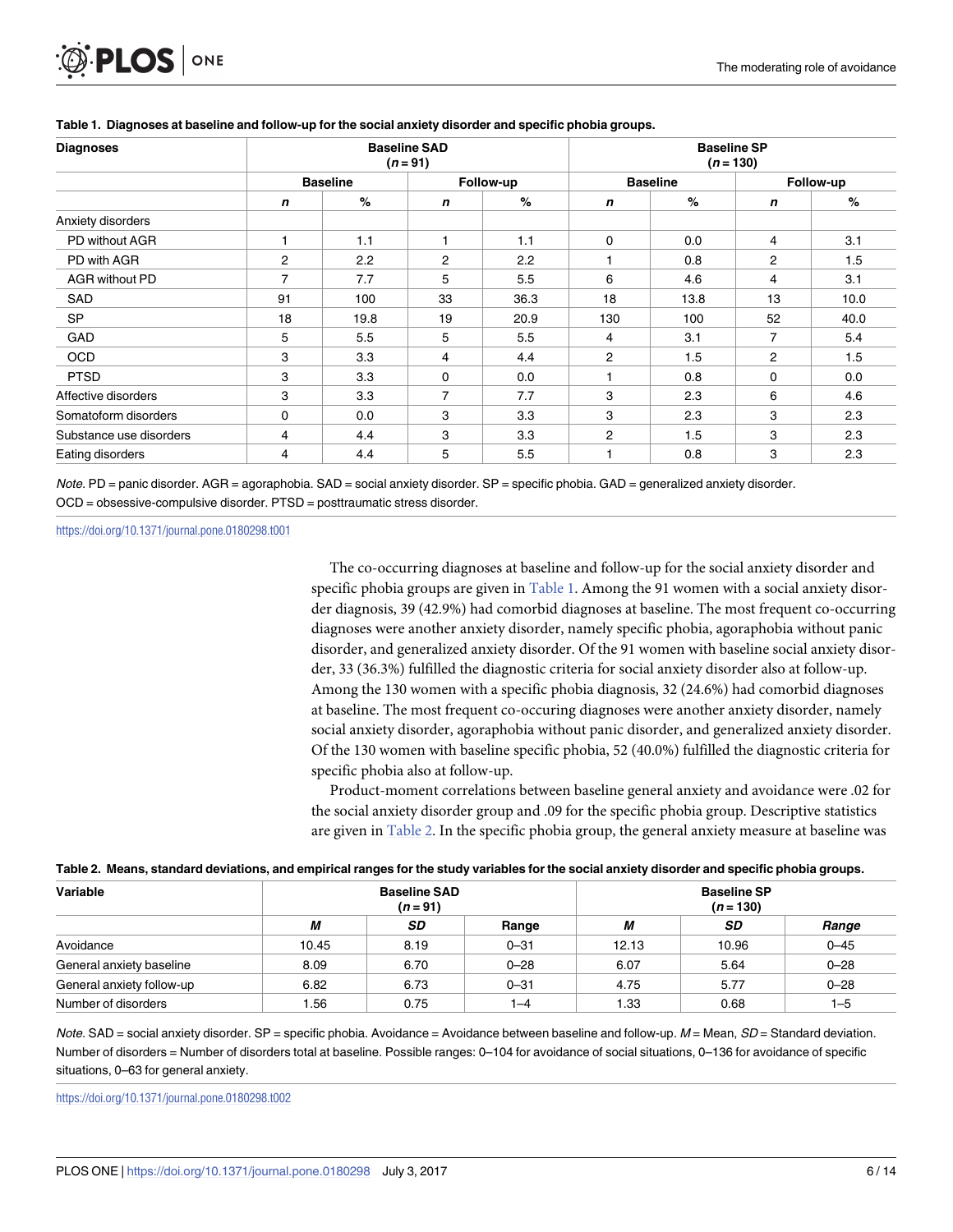<span id="page-6-0"></span>

| Predictor                            |            | <b>Baseline SAD</b><br>$(n = 91)$ |       | <b>Baseline SP</b><br>$(n = 130)$ |       |      |  |
|--------------------------------------|------------|-----------------------------------|-------|-----------------------------------|-------|------|--|
|                                      |            | SE                                | $R^2$ | b                                 | SE    |      |  |
| General anxiety baseline             | $0.491***$ | 0.091                             | .840  | $0.492***$                        | 0.082 | .881 |  |
| Avoidance                            | $0.151*$   | 0.072                             | .118  | 0.047                             | 0.038 | .051 |  |
| General anxiety baseline × Avoidance | 0.012      | 0.009                             | .042  | $0.012*$                          | 0.005 | .068 |  |
| Intercept                            | $6.801***$ | 0.591                             |       | $4.707***$                        | 0.419 |      |  |

Table 3. Regression analyses for the social anxiety disorder and specific phobia groups testing whether the relationship between general anxiety **at baseline and at follow-up is moderated by avoidance behavior between baseline and follow-up.**

Note. SAD = social anxiety disorder. SP = specific phobia. General anxiety baseline and Avoidance were mean-centered prior to the analyses.  $*p < .05$ .

#### \*\*\* $p$  < .001 (2-tailed).

<https://doi.org/10.1371/journal.pone.0180298.t003>

in average significantly higher than at follow-up,  $t(128) = 2.726$ ,  $p = .007$ , Cohen's  $d = 0.240$ , but not in the social anxiety disorder group,  $t(90) = 1.852$ ,  $p = .067$ , Cohen's  $d = 0.194$ .

### Main analyses

The moderating effect of circumscribed avoidance behavior between baseline and follow-up on the relationship between general anxiety at baseline and general anxiety at follow-up was analyzed separately for women with social anxiety disorder and women with specific phobia. The results of these models are given in Table 3.

**Social anxiety disorder.** Both simple effects were, as expected, positive and statistically significant for the social anxiety disorder group, revealing that the higher the general anxiety at baseline and the higher avoidance behavior the higher the level of general anxiety at follow-up. Contrary to our second hypothesis, the interaction effect was not statistically significant, indicating that the relationship between general anxiety at baseline and at follow-up was not moderated by the level of avoidance behavior. The total explained variance was 32.1%, and the variance explained by the two simple effects was 30.7%. The effect size  $f^2$  of the interaction was .019, indicating no substantial interaction effect.

**Specific phobia.** As expected, the simple effect of general anxiety at baseline was positive and statistically significant for the specific phobia group but the effect from avoidance was not significant, indicating that the higher the level of general anxiety at baseline the higher the level of general anxiety at follow-up. The interaction effect was, in line with the second hypothesis, statistically significant, indicating that the relationship between general anxiety at baseline and at follow-up was moderated by the level of avoidance behavior. The relationship between anxiety at baseline and follow-up for low avoidance, defined as the mean minus 1 *SD* (i.e., -10.96), and high avoidance, defined as the mean plus one *SD* (i.e., 10.96), is presented in [Fig](#page-7-0) 1. As can be seen, in both, women with low avoidance and women with high avoidance general anxiety decreased, yet this decrease was substantially lower in women with low avoidance. Using the Johnson-Neyman [[66](#page-12-0)] technique to identify regions of significance, the effect between general anxiety at baseline and follow-up was statistically significant for the whole range of avoidance behavior. This means that for any possible value of avoidance behavior the relationship between general anxiety at baseline and follow-up is statistically significant. The total explained variance was 34.5%, the variance explained by the two simple effects was 32.1%. The effect size of the interaction was .036, which–although small in size according to Cohen's thumb of role– is substantially bigger than the interaction in the social anxiety disorder group.

In sum, these results suggest that avoidance behavior seems to have a more direct influence on general anxiety at follow-up for women with a social anxiety disorder. In contrast, in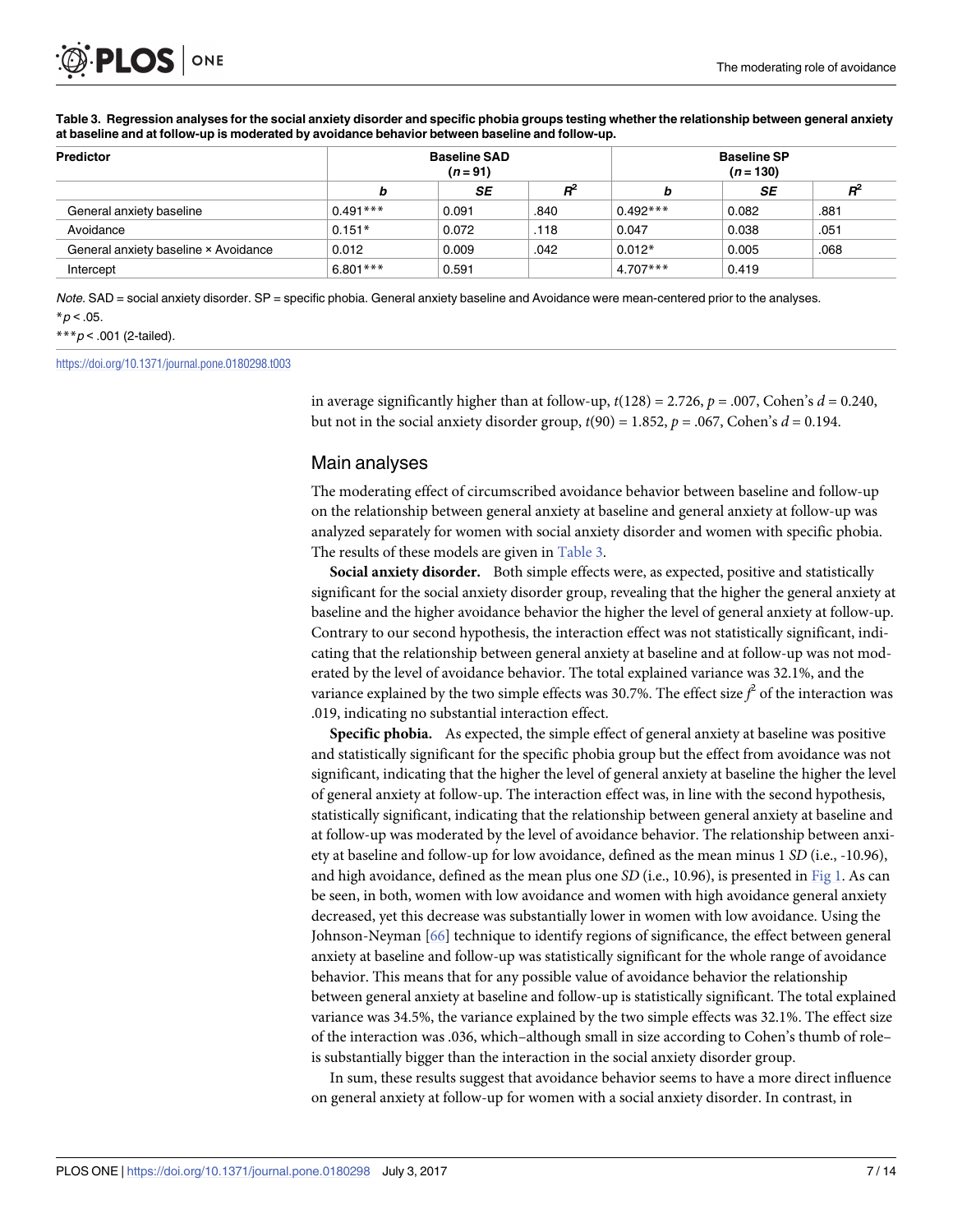<span id="page-7-0"></span>

[Fig](#page-6-0) 1. Regression lines of the specific phobia group showing the moderating effect of avoidance behavior of specific **situations on the relationship between general anxiety at baseline and follow-up.**

<https://doi.org/10.1371/journal.pone.0180298.g001>

women with a specific phobia avoidance behavior seems to have a moderating effect on the relationship between general anxiety at baseline and follow-up.

### Expected change

A question of practical interest may be how much change we can expect in general anxiety from baseline to follow-up depending on the level of avoidance behavior between baseline and follow-up for a particular person. For instance, for a woman with a social anxiety disorder and a score of general anxiety at baseline of 5.0, the expected general anxiety score at follow-up is 4.7 if her avoidance score is 0 and 9.0 if her avoidance score is 30. For a woman with a specific phobia and a score of general anxiety at baseline of 5.0, the expected general anxiety score at follow-up is 3.9 if her avoidance score is 0 and 5.1 if her avoidance is 30.

### Additional analyses

We rerun the regression analyses controlling for a set of potential confounding variables. First we controlled for the number of other mental disorders at baseline for the social anxiety disorder and specific phobia group and found that the pattern did not change. Second, we controlled for whether participants received treatment because a few participants received treatment for personal or emotional problems in the intermediate interval (9 women or 9.9% with social anxiety disorder and 13 women or 10.0% with specific phobia). Again, controlling for possible treatment did not significantly alter the interaction effects or the simple effects. We note, however, that the inclusion of these control variables had a negative effect on the distribution of the residuals, violating the assumption of normally distributed residuals.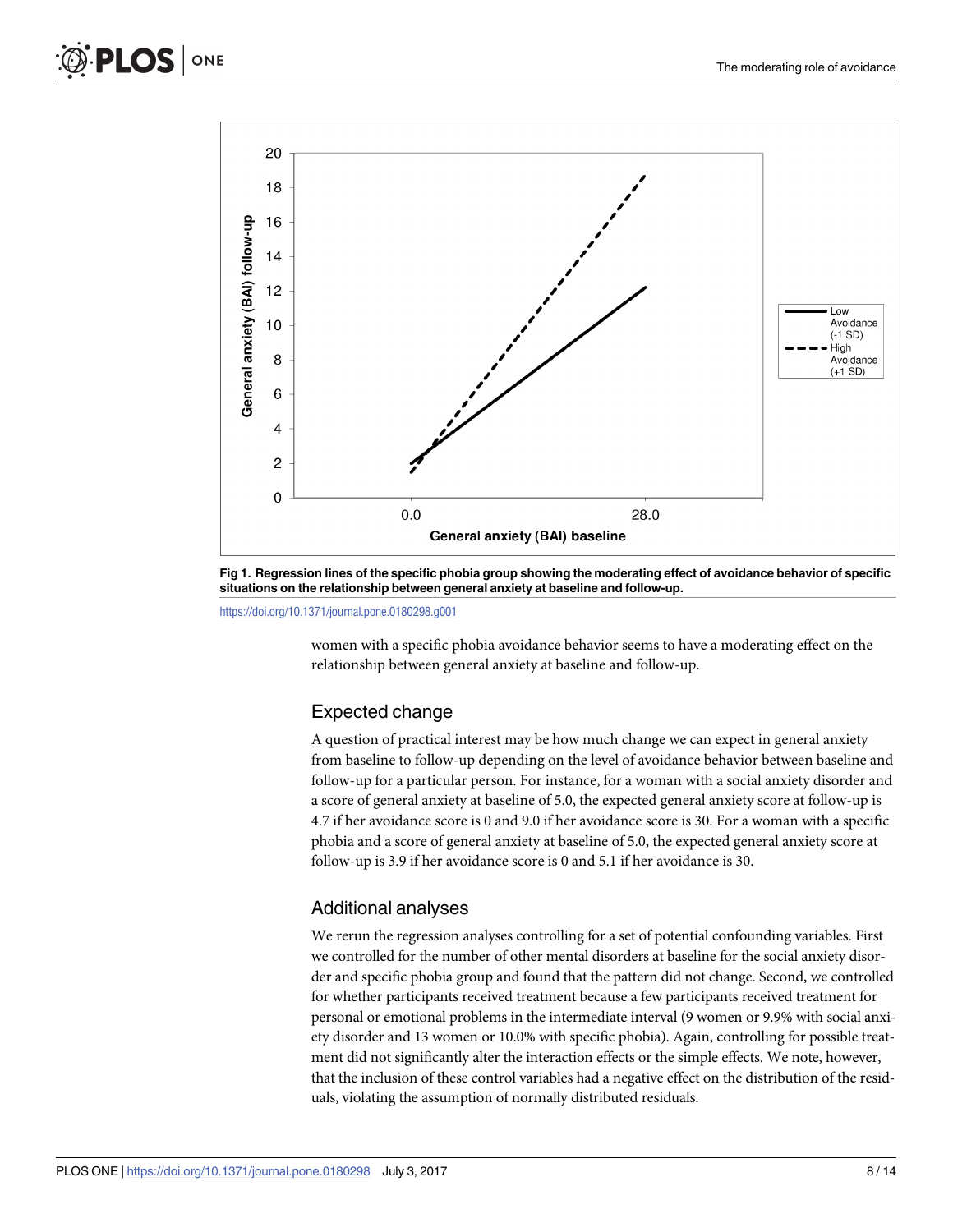# <span id="page-8-0"></span>**Discussion**

The current study aimed to examine the mechanism by which circumscribed avoidance behavior contributes to the maintenance of general anxiety in women with a baseline social anxiety disorder and a baseline specific phobia. In line with findings of studies investigating the effect of exposure-based treatments [[32](#page-11-0), [33](#page-11-0), [35](#page-11-0), [39](#page-11-0)], the current results support that low circumscribed avoidance behavior can lower general anxiety over time. However, the mechanism by which avoidance behavior did so was different for women with a DSM-IV specific phobia and women with a DSM-IV social anxiety disorder. As would be expected from cognitive theory [\[15\]](#page-10-0) and overprediction of fear [[18](#page-10-0)], avoidance behavior moderated the strength of the association between general anxiety at baseline and at follow-up in women with a specific phobia. As illustrated in the example, low avoidance had a buffering effect, whereas very high avoidance amplified the strength of the relationship between baseline and follow-up general anxiety. In contrast, in women with a diagnosed social anxiety disorder, circumscribed avoidance behavior was found to have a direct but no moderating effect on general anxiety at follow up.

There are several explanations for the different role avoidance behavior plays in explaining the maintenance of anxiety in specific phobia and social anxiety disorder. One explanation is that individuals with a specific phobia may be more successful in their avoidance of feared situations than individuals with a social anxiety disorder, since social situations (e.g., starting a conversation) are often more unavoidable to a certain degree than specific situations (e.g., heights). Another explanation is, that individuals with a specific phobia may experience more positive outcomes after approach behavior than individuals with a social anxiety disorder due to biases in information processing [\[67–69](#page-13-0)]. For instance, individuals with a social anxiety disorder may interpret ambiguous stimuli (e.g., frowns, signs of boredom) as indicators of disapproval, which increases their anxiety. Hence, avoidance behavior may, in line with the current results, more directly influence anxiety in specific phobia, whereas the effects of approach interfere with the disconfirmation of negative beliefs in social anxiety disorder. Moreover, avoidance behavior may be more subtle in social anxiety disorder than specific phobia, such as the reliance on 'in-situation or subtle safety behaviors' that contribute to the maintenance or exacerbation of anxiety [[25](#page-11-0), [26](#page-11-0)]. The ratings of avoidance employed herein did not cover such 'in-situation or subtle safety behaviors', resulting in lower sensitivity for measuring the effects of avoidance in social anxiety disorder.

The findings of this study add to the growing number of studies investigating the role of important moderating variables (e.g., attentional control, anxiety sensitivity) in anxiety and phobia research [[70](#page-13-0), [71](#page-13-0)]. In addition, our study supports the finding that young adolescents in the general population have a relatively high likelihood of remission for social anxiety disorder and specific phobia. In our study, 64% of the women with a baseline social anxiety disorder did not fulfill all criteria for a DSM-IV social anxiety disorder 18 months later. This finding is in line with results from other community-based prospective studies with remission rates for social anxiety disorder between 54 and 93 percent over a time interval of 1 to 4 years in 14- to 65-year olds [\[72,](#page-13-0) [73\]](#page-13-0). In the current study, 60% of the women with a baseline specific phobia did not fulfill all criteria for a DSM-IV specific phobia at follow-up. A similar rate was reported in another prospective community-based study, with 70% of the 14-to 17-year old adolescents showing remission of threshold and subthreshold specific phobia over a 19-month time interval [[74](#page-13-0)]. Other major strengths of the present study include the longitudinal design, the standardized assessment of DSM-IV diagnoses of specific phobia and social anxiety disorder, and the large sample size of 221 women with a corresponding anxiety disorder. However, there are also a few limitations. First, the measure of avoidance was based on retrospective reports covering the period between the baseline and follow-up interview. Nonetheless, retrospective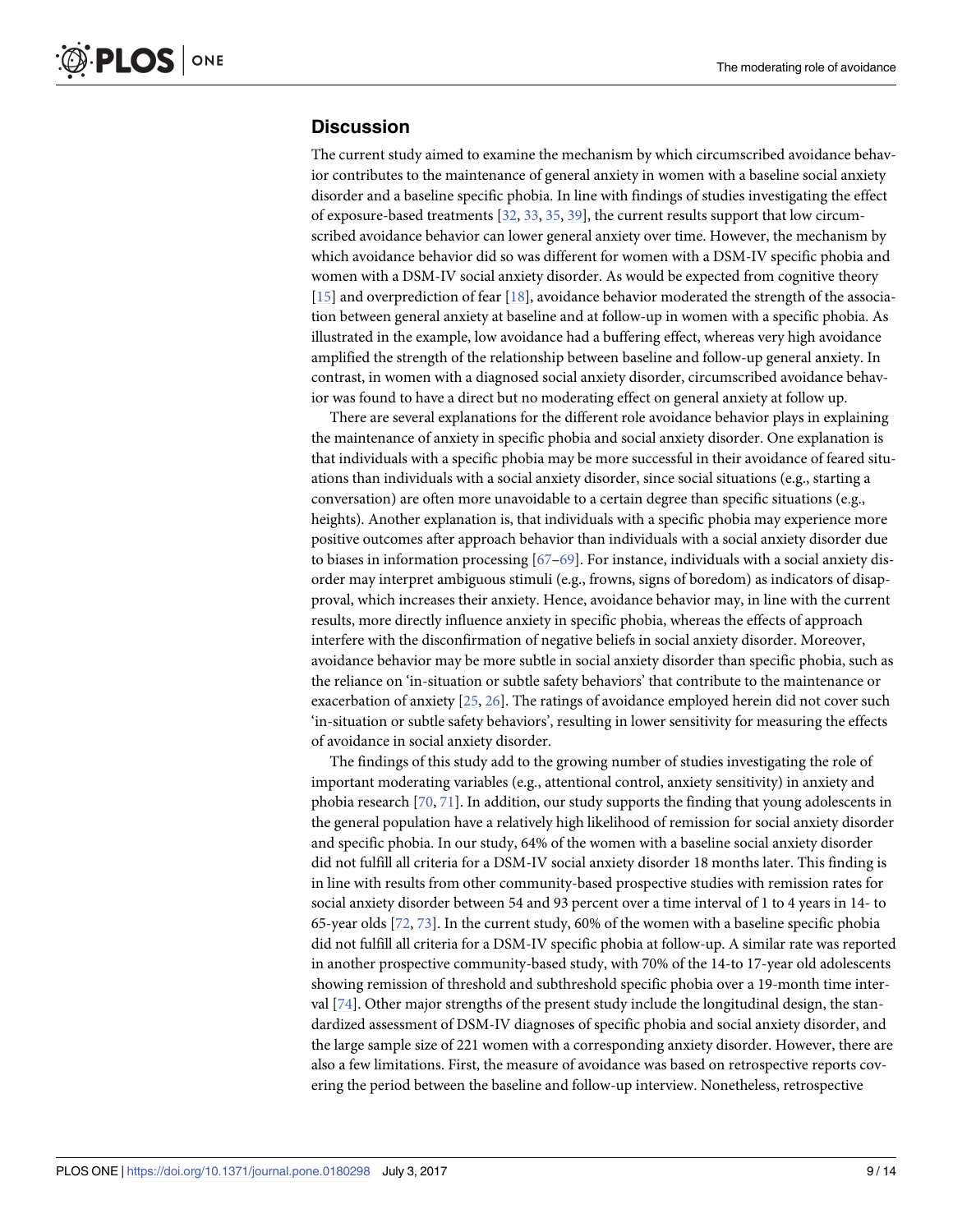<span id="page-9-0"></span>reports of anxiety symptoms have been shown to be fairly accurate in past studies [[75](#page-13-0), [76](#page-13-0)]. Second, there may be differences in the effect of the moderating role of avoidance behavior for singular social and specific situations, such as public speaking or animals. This could be addressed in further studies since our data did not enable a meaningful examination of single situations. Third, although we have made attempts to address issues of overlap of diagnoses in the two groups, it would be interesting to examine women with a pure social anxiety disorder relative to women with a pure specific phobia. However, the limited number of diagnosed women in our study did not allow us to examine this question. Finally, our sample consisted of a community sample of young women aged between 18 and 24 years only, all of whom lived in Germany. The results need to be verified for younger and older populations as well as males.

In conclusion, the current study showed that circumscribed avoidance behavior moderated the relationship between general anxiety at baseline and at follow-up in women with a baseline specific phobia, whereas in women with a baseline social anxiety disorder circumscribed avoidance behavior was directly associated with general anxiety at follow-up. The findings also highlight the crucial role that avoidance behavior plays in the maintenance of general anxiety in both women with a social anxiety disorder and women with a specific phobia.

## **Supporting information**

**S1 [Dataset.](http://www.plosone.org/article/fetchSingleRepresentation.action?uri=info:doi/10.1371/journal.pone.0180298.s001) Social anxiety disorder (***n* **= 91).** (XLSX)

**S2** [Dataset.](http://www.plosone.org/article/fetchSingleRepresentation.action?uri=info:doi/10.1371/journal.pone.0180298.s002) Specific phobia  $(n = 130)$ . (XLSX)

### **Acknowledgments**

We would like to thank the many people who helped with the study. This study was supported by the German Ministry of Science, Research and Education grant no. DLR 01EG9410 and by the National Centre of Competence in Research sesam, Swiss National Science Foundation grant no. 51A240-104890. The research of the first and second authors were supported by a grant from the Swiss National Science Foundation no. PBBS1-120509 and PBFR1-120897.

### **Author Contributions**

**Conceptualization:** Myriam Rudaz, Thomas Ledermann, Michelle G. Craske.

**Data curation:** Jürgen Margraf, Eni S. Becker.

**Formal analysis:** Myriam Rudaz, Thomas Ledermann.

**Methodology:** Thomas Ledermann.

Supervision: Jürgen Margraf, Eni S. Becker, Michelle G. Craske.

**Writing – original draft:** Myriam Rudaz.

**Writing** – **review & editing:** Myriam Rudaz, Thomas Ledermann, Jürgen Margraf, Eni S. Becker, Michelle G. Craske.

### **References**

**[1](#page-0-0).** Kessler RC, Petukhova M, Sampson NA, Zaslavsky AM, Wittchen HU. Twelve-month and lifetime prevalence and lifetime morbid risk of anxiety and mood disorders in the United States. International Journal of Methods in Psychiatric Research. 2012; 21(3):169–84. <https://doi.org/10.1002/mpr.1359> PMID: [22865617](http://www.ncbi.nlm.nih.gov/pubmed/22865617)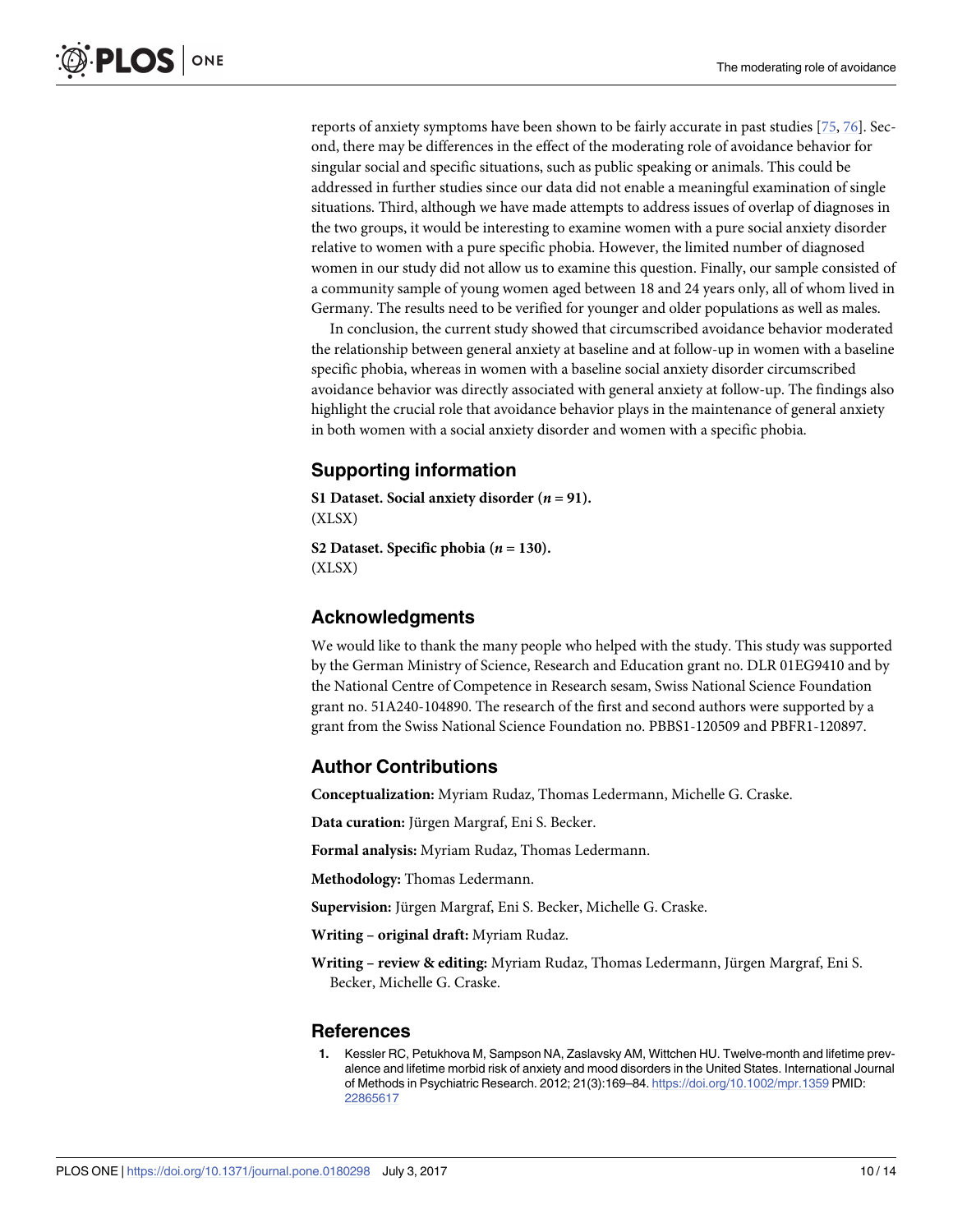- <span id="page-10-0"></span>**[2](#page-0-0).** Jacobi F, Höfler M, Siegert J, Mack S, Gerschler A, Scholl L, et al. Twelve-month prevalence, comorbidity and correlates of mental disorders in Germany: The Mental Health Module of the German Health Interview and Examination Survey for Adults (DEGS1-MH). International Journal of Methods in Psychiatric Research. 2014; 23(3):304–19. <https://doi.org/10.1002/mpr.1439> PMID: [24729411](http://www.ncbi.nlm.nih.gov/pubmed/24729411)
- **[3](#page-0-0).** Michael T, Zetsche U, Margraf J. Epidemiology of anxiety disorders. Psychiatry. 2007 6:136–42.
- **[4](#page-0-0).** Beesdo-Baum K, Knappe S. Developmental epidemiology of anxiety disorders. Child and Adolescent Psychiatric Clinics of North America. 2012; 21(3):457–78. <https://doi.org/10.1016/j.chc.2012.05.001> PMID: [22800989](http://www.ncbi.nlm.nih.gov/pubmed/22800989)
- **5.** Beesdo K, Knappe S, Pine DS. Anxiety and anxiety disorders in children and adolescents: Developmental issues and implications for DSM-V. Psychiatric Clinics of North America. 2009; 32(3):483–524. <https://doi.org/10.1016/j.psc.2009.06.002> PMID: [19716988](http://www.ncbi.nlm.nih.gov/pubmed/19716988)
- **[6](#page-0-0).** Kessler RC, Amminger GP, Aguilar-Gaxiola S, Alonso J, Lee S, Üstün TB. Age of onset of mental disorders: A review of recent literature. Current Opinion in Psychiatry. 2007; 20(4):359–64. [https://doi.org/](https://doi.org/10.1097/YCO.0b013e32816ebc8c) [10.1097/YCO.0b013e32816ebc8c](https://doi.org/10.1097/YCO.0b013e32816ebc8c) PMID: [17551351](http://www.ncbi.nlm.nih.gov/pubmed/17551351)
- **[7](#page-1-0).** Fehm L, Pelissolo A, Furmark T, Wittchen H-U. Size and burden of social phobia in Europe. European Neuropsychopharmacology. 2005; 15(4):453–62. <https://doi.org/10.1016/j.euroneuro.2005.04.002> PMID: [15921898](http://www.ncbi.nlm.nih.gov/pubmed/15921898)
- **[8](#page-1-0).** Ollendick TH, Öst L-G, Reuterskiöld L, Costa N. Comorbidity in youth with specific phobias: Impact of comorbidity on treatment outcome and the impact of treatment on comorbid disorders. Behaviour Research and Therapy. 2010; 48(9):827–31. <https://doi.org/10.1016/j.brat.2010.05.024> PMID: [20573338](http://www.ncbi.nlm.nih.gov/pubmed/20573338)
- **[9](#page-1-0).** LeBeau RT, Glenn D, Liao B, Wittchen H-U, Beesdo-Baum K, Ollendick T, et al. Specific phobia: A review of DSM-IV specific phobia and preliminary recommendations for DSM-V. Depression and Anxiety. 2010; 27(2):148–67. <https://doi.org/10.1002/da.20655> PMID: [20099272](http://www.ncbi.nlm.nih.gov/pubmed/20099272)
- **[10](#page-1-0).** Wittchen H-U, Stein MB, Kessler RC. Social fears and social phobia in a community sample of adolescents and young adults: Prevalence, risk factors and co-morbidity. Psychological Medicine. 1999; 29 (2):309–23. PMID: [10218923](http://www.ncbi.nlm.nih.gov/pubmed/10218923)
- **[11](#page-1-0).** Diagnostic and statistical manual of mental disorders: DSM-5™ ( 5th ed.). Arlington, VA, US: American Psychiatric Publishing, Inc.; 2013.
- **[12](#page-1-0).** Ruscio AM, Brown TA, Chiu WT, Sareen J, Stein MB, Kessler RC. Social fears and social phobia in the USA: Results from the National Comorbidity Survey Replication. Psychological Medicine. 2008; 38 (1):15–28. <https://doi.org/10.1017/S0033291707001699> PMID: [17976249](http://www.ncbi.nlm.nih.gov/pubmed/17976249)
- **[13](#page-1-0).** Craske MG. Anxious processes. In: Craske MG, editor. Origins of phobias and anxiety disorders: Why more women than men? Oxford: Elsevier; 2003. p. 71–98.
- **[14](#page-1-0).** Mowrer OH. A stimulus-response analysis of anxiety and its role as a reinforcing agent. Psychological Review. 1939; 46(6):553–65.
- **[15](#page-1-0).** Mowrer OH. 'Sin': The lesser of two evils. American Psychologist. 1960; 15(5):301–4.
- **[16](#page-1-0).** Clark DM. A cognitive approach to panic. Behaviour Research and Therapy. 1986; 24(4):461–70. PMID: [3741311](http://www.ncbi.nlm.nih.gov/pubmed/3741311)
- **[17](#page-1-0).** Clark DM. A cognitive model of panic attacks. In: Rachman S, Maser JD, Rachman S, Maser JD, editors. Panic: Psychological perspectives. Hillsdale, NJ, US: Lawrence Erlbaum Associates, Inc; 1988. p. 71–89.
- **[18](#page-1-0).** Rachman SJ. The overprediction of fear: A review. Behaviour Research and Therapy. 1994; 32(7):683– 90. PMID: [7980354](http://www.ncbi.nlm.nih.gov/pubmed/7980354)
- **[19](#page-1-0).** Rachman S, Lopatka C. Match and mismatch in the prediction of fear: I. Behaviour Research and Therapy. 1986; 24(4):387–93. PMID: [3741304](http://www.ncbi.nlm.nih.gov/pubmed/3741304)
- **[20](#page-1-0).** Davey GC. Classical conditioning and the acquisition of human fears and phobias: A review and synthesis of the literature. Advances in Behaviour Research & Therapy. 1992; 14(1):29–66.
- **[21](#page-1-0).** Field AP, Davey GCL. Conditioning models of childhood anxiety. In: Silverman WK, Treffers PDA, Silverman WK, Treffers PDA, editors. Anxiety disorders in children and adolescents: Research, assessment and intervention. Cambridge child and adolescent psychiatry. New York, NY, US: Cambridge University Press; 2001. p. 187–211.
- **[22](#page-1-0).** Clark DM, Wells A. A cognitive model of social phobia. In: Heimberg RG, Liebowitz MR, Hope DA, Schneier FR, Heimberg RG, Liebowitz MR, et al., editors. Social phobia: Diagnosis, assessment, and treatment. New York, NY, US: Guilford Press; 1995. p. 69–93.
- **23.** Heimberg RC, Brozovich FA, Rapee RM. A cognitive-behavioral model of social anxiety disorder. In: Hofmann SG, DiBartolo PM, Hofmann SG, DiBartolo PM, editors. Social anxiety: Clinical, developmental, and social perspectives ( 3rd ed). San Diego, CA, US: Elsevier Academic Press; 2014. p. 705–28.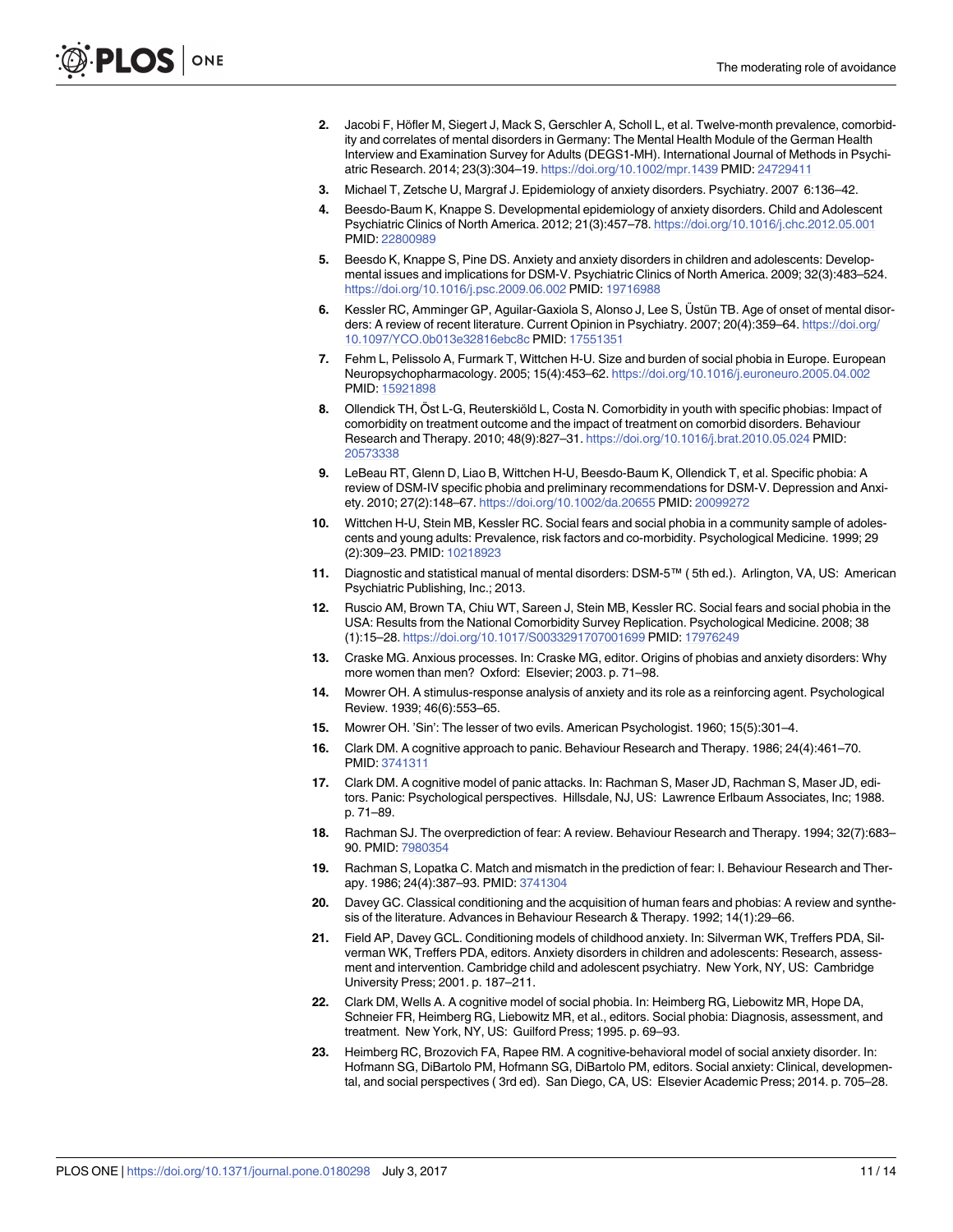- <span id="page-11-0"></span>**[24](#page-1-0).** Rapee RM, Heimberg RG. A cognitive-behavioral model of anxiety in social phobia. Behaviour Research and Therapy. 1997; 35(8):741–56. PMID: [9256517](http://www.ncbi.nlm.nih.gov/pubmed/9256517)
- **[25](#page-1-0).** Salkovskis PM. The importance of behaviour in the maintenance of anxiety and panic: A cognitive account. Behavioural Psychotherapy. 1991; 19(1):6–19.
- **[26](#page-1-0).** Wells A, Clark DM, Salkovskis P, Ludgate J, Hackmann A, Gelder M. Social phobia: The role of in-situation safety behaviors in maintaining anxiety and negative beliefs. Behavior Therapy. 1995; 26(1):153– 61.
- **[27](#page-1-0).** Abramowitz JS, Deacon BJ, Whiteside SPH. Exposure therapy for anxiety: Principles and practice. New York, NY, US: Guilford Press; 2011.
- **28.** Barlow DH. Anxiety and its disorders: The nature and treatment of anxiety and panic., 2nd ed. New York, NY, US: Guilford Press; 2002.
- **29.** Craske MG, Mystkowski JL. Exposure Therapy and Extinction: Clinical Studies. In: Craske MG, Hermans D, Vansteenwegen D, Craske MG, Hermans D, Vansteenwegen D, editors. Fear and learning: From basic processes to clinical implications. Washington, DC, US: American Psychological Association; 2006. p. 217–33.
- **[30](#page-1-0).** Norton PJ, Price EC. A meta-analytic review of adult cognitive-behavioral treatment outcome across the anxiety disorders. Journal of Nervous and Mental Disease. 2007; 195(6):521–31. [https://doi.org/10.](https://doi.org/10.1097/01.nmd.0000253843.70149.9a) [1097/01.nmd.0000253843.70149.9a](https://doi.org/10.1097/01.nmd.0000253843.70149.9a) PMID: [17568301](http://www.ncbi.nlm.nih.gov/pubmed/17568301)
- **[31](#page-1-0).** Mayo-Wilson E, Dias S, Mavranezouli I, Kew K, Clark DM, Ades AE, et al. Psychological and pharmacological interventions for social anxiety disorder in adults: A systematic review and network meta-analysis. The Lancet Psychiatry. 2014; 1(5):368–76. [https://doi.org/10.1016/S2215-0366\(14\)70329-3](https://doi.org/10.1016/S2215-0366(14)70329-3) PMID: [26361000](http://www.ncbi.nlm.nih.gov/pubmed/26361000)
- **[32](#page-1-0).** Choy Y, Fyer AJ, Lipsitz JD. Treatment of specific phobia in adults. Clinical Psychology Review. 2007; 27(3):266–86. <https://doi.org/10.1016/j.cpr.2006.10.002> PMID: [17112646](http://www.ncbi.nlm.nih.gov/pubmed/17112646)
- **[33](#page-1-0).** Zlomke K, Davis TE III. One-session treatment of specific phobias: A detailed description and review of treatment efficacy. Behavior Therapy. 2008; 39(3):207–23. <https://doi.org/10.1016/j.beth.2007.07.003> PMID: [18721635](http://www.ncbi.nlm.nih.gov/pubmed/18721635)
- **[34](#page-1-0).** Wolitzky-Taylor KB, Horowitz JD, Powers MB, Telch MJ. Psychological approaches in the treatment of specific phobias: A meta-analysis. Clinical Psychology Review. 2008; 28(6):1021–37. [https://doi.org/](https://doi.org/10.1016/j.cpr.2008.02.007) [10.1016/j.cpr.2008.02.007](https://doi.org/10.1016/j.cpr.2008.02.007) PMID: [18410984](http://www.ncbi.nlm.nih.gov/pubmed/18410984)
- **[35](#page-1-0).** Fedoroff IC, Taylor S. Psychological and pharmacological treatments of social phobia: A meta-analysis. Journal of Clinical Psychopharmacology. 2001; 21(3):311–24. PMID: [11386495](http://www.ncbi.nlm.nih.gov/pubmed/11386495)
- **36.** Feske U, Chambless DL. Cognitive behavioral versus exposure only treatment for social phobia: A meta-analysis. Behavior Therapy. 1995; 26(4):695–720.
- **37.** Gould RA, Buckminster S, Pollack MH, Otto MW, Yap L. Cognitive-behavioral and pharmacological treatment for social phobia: A meta-analysis. Clinical Psychology: Science and Practice. 1997; 4 (4):291–306.
- **38.** Ruhmland M, Margraf J. Effektivität psychologischer Therapien von Panik und Agoraphobie: Meta-Analysen auf Störungsebene. = Efficacy of psychological treatments for panic and agoraphobia. Verhaltenstherapie. 2001; 11(1):41–53.
- **[39](#page-1-0).** Powers MB, Sigmarsson SR, Emmelkamp PMG. A meta-analytic review of psychological treatments for social anxiety disorder. International Journal of Cognitive Therapy. 2008; 1(2):94–113.
- **[40](#page-1-0).** Taylor S. Meta-analysis of cognitive-behavioral treatment for social phobia. Journal of Behavior Therapy and Experimental Psychiatry. 1996; 27(1):1–9. PMID: [8814516](http://www.ncbi.nlm.nih.gov/pubmed/8814516)
- **[41](#page-1-0).** Morgan H, Raffle C. Does reducing safety behaviors improve treatment response in patients with social phobia? Australian and New Zealand Journal of Psychiatry. 1999; 33(4):503–10. [https://doi.org/10.](https://doi.org/10.1080/j.1440-1614.1999.00599.x) [1080/j.1440-1614.1999.00599.x](https://doi.org/10.1080/j.1440-1614.1999.00599.x) PMID: [10483844](http://www.ncbi.nlm.nih.gov/pubmed/10483844)
- **[42](#page-1-0).** Kim E-J. The effect of the decreased safety behaviors on anxiety and negative thoughts in social phobics. Journal of Anxiety Disorders. 2005; 19(1):69–86. <https://doi.org/10.1016/j.janxdis.2003.11.002> PMID: [15488368](http://www.ncbi.nlm.nih.gov/pubmed/15488368)
- **[43](#page-1-0).** De Castella K, Goldin P, Jazaieri H, Heimberg RG, Dweck CS, Gross JJ. Emotion beliefs and cognitive behavioural therapy for social anxiety disorder. Cognitive Behaviour Therapy. 2015; 44(2):128–41. <https://doi.org/10.1080/16506073.2014.974665> PMID: [25380179](http://www.ncbi.nlm.nih.gov/pubmed/25380179)
- **[44](#page-1-0).** Hudson JL, Keers R, Roberts S, Coleman JRI, Breen G, Arendt K, et al. Clinical predictors of response to cognitive-behavioral therapy in pediatric anxiety disorders: The Genes for Treatment (GxT) study. Journal of the American Academy of Child & Adolescent Psychiatry. 2015; 54(6):454–63.
- **[45](#page-2-0).** Clark LA, Watson D. Editorial: Distress and fear disorders: an alternative empirically based taxonomy of the 'mood' and 'anxiety' disorders. The British Journal of Psychiatry. 2006; 189(6):481–3.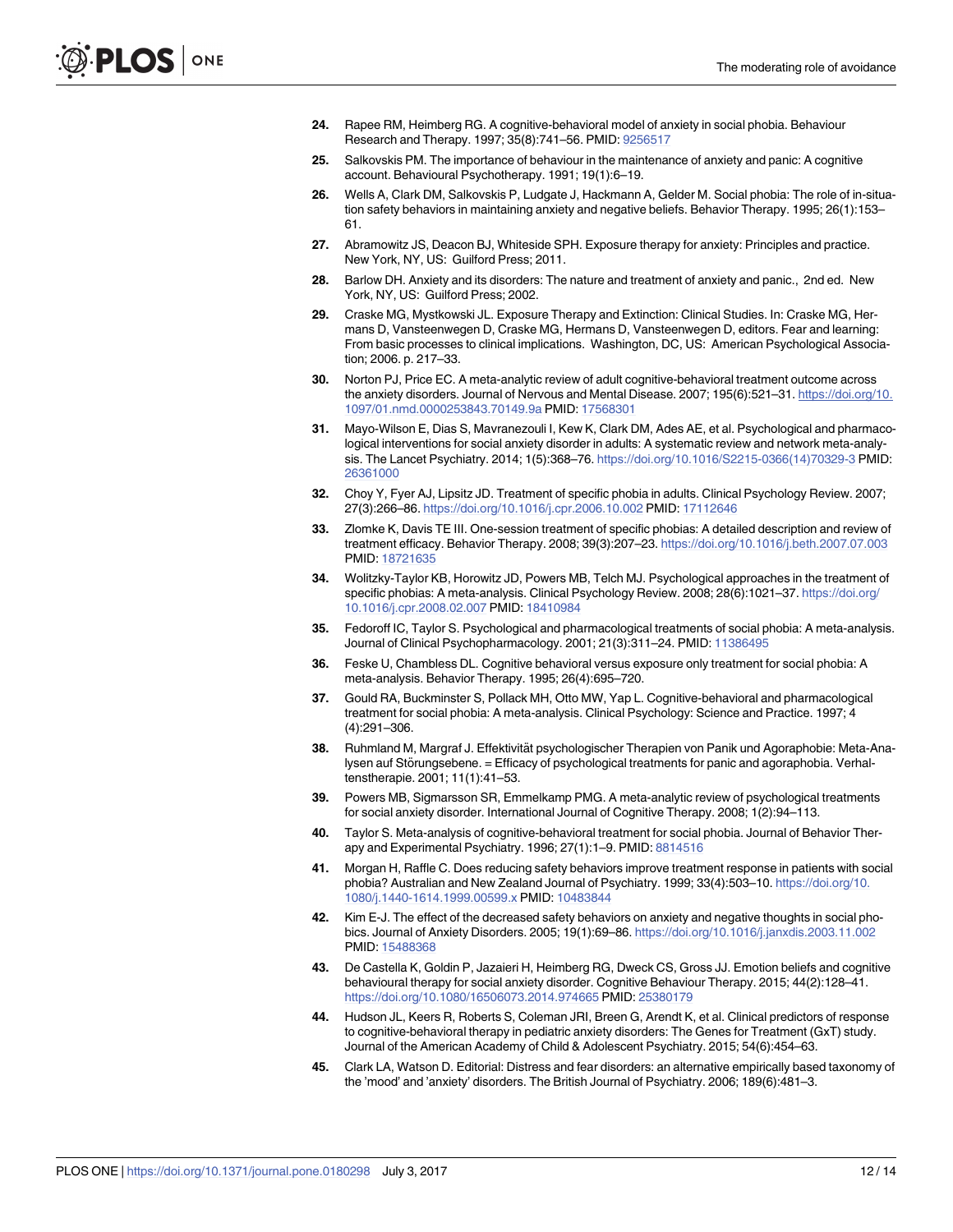- <span id="page-12-0"></span>**[46](#page-2-0).** Craske MG, Rauch SL, Ursano R, Prenoveau J, Pine DS, Zinbarg RE. What is anxiety disorder? Depression and Anxiety. 2009; 26(12):1066–85. <https://doi.org/10.1002/da.20633> PMID: [19957279](http://www.ncbi.nlm.nih.gov/pubmed/19957279)
- **[47](#page-2-0).** Becker ES, Türke V, Neumer S, Soeder U, Krause P, Margraf J. Incidence and prevalence rates of mental disorders in a community sample of young women: results of the "Dresden study". In: Heeb-Erler G, Manz R, Kirch W, editors. Public Health Research and Practice: Report of the Public Health Research Association Saxony Regensburg: Roderer; 2000. p. 259–92.
- **[48](#page-2-0).** Trumpf J, Vriends N, Meyer AH, Becker ES, Neumer S-P, Margraf J. The Dresden Predictor Study of anxiety and depression: Objectives, design, and methods. Social Psychiatry and Psychiatric Epidemiology. 2010; 45(9):853–64. <https://doi.org/10.1007/s00127-009-0133-2> PMID: [19730759](http://www.ncbi.nlm.nih.gov/pubmed/19730759)
- **49.** Rudaz M, Becker ES, Margraf J, Ledermann T, Meyer AH, Craske MG. Dysfunctional Attitudes and Anxiety Sensitivity in the Manifestation and First Onset of Social Anxiety Disorder versus Specific Phobia and Healthy: A Prospective Longitudinal Study. Psychology. 2016; 7(14):1810.
- **[50](#page-2-0).** Rudaz M, Craske MG, Becker ES, Ledermann T, Margraf J. Health anxiety and fear of fear in panic disorder and agoraphobia vs. social phobia: A prospective longitudinal study. Depression and Anxiety. 2010; 27(4):404–11. <https://doi.org/10.1002/da.20645> PMID: [20143435](http://www.ncbi.nlm.nih.gov/pubmed/20143435)
- **[51](#page-2-0).** Kessler RC, Berglund P, Demler O, Jin R, Merikangas KR, Walters EE. Lifetime Prevalence and Ageof-Onset Distributions of DSM-IV Disorders in the National Comorbidity Survey Replication. Archives of General Psychiatry. 2005; 62(6):593–602. <https://doi.org/10.1001/archpsyc.62.6.593> PMID: [15939837](http://www.ncbi.nlm.nih.gov/pubmed/15939837)
- **[52](#page-2-0).** Bijl RV, Ravelli A, van Zessen G. Prevalence of psychiatric disorder in the general population: Results of the Netherlands Mental Health Survey and Incidence Study (NEMESIS). Social Psychiatry and Psychiatric Epidemiology. 1998; 33(12):587–95. PMID: [9857791](http://www.ncbi.nlm.nih.gov/pubmed/9857791)
- **[53](#page-3-0).** DiNardo PA, Brown TA, Barlow DH. Anxiety Disorders Interview Schedule for DSM-IV: Lifetime version (ADIS-IV-I). Albany, New York: Graywind Publications; 1995.
- **[54](#page-3-0).** Margraf J, Schneider S, Soeder U, Neumer S, Becker ES. F–DIPS: Diagnostisches Interview bei Psychischen Störungen (Forschungsversion) [Diagnostic Interview for Psychological Disorders (Research version)]. Berlin: Springer; 1996.
- **[55](#page-3-0).** Association AP. Diagnostic and statistical manual of mental disorders (DSM-IV). Washington, DC: American Psychiatric Association; 1994.
- **[56](#page-3-0).** Suppiger A, In-Albon T, Herren C, Bader K, Schneider S, Margraf J. Reliabilität des diagnostischen interviews bei psychischen störungen (DIPS für DSM-IV-TR) unter klinischen routinebedingungen. = Reliability of the structured diagnostic interview for mental disorders (DIPS for DSM-IV-TR) in clinical routine. Verhaltenstherapie. 2008; 18(4):237–44.
- **[57](#page-3-0).** Schneider S, Margraf J, Spörkel H, Franzen U. Therapiebezogene Diagnostik: Reliabilität des Diagnostischen Interviews bei psychischen Störungen (DIPS). = Therapy-related diagnosis: Reliability of the Diagnostic Interview for Mental Disorders (DIMD). Diagnostica. 1992; 38(3):209–27.
- **[58](#page-3-0).** In-Albon T, Suppiger A, Schlup B, Wendler S, Margraf J, Schneider S. Validität des Diagnostischen Interviews bei psychischen Störungen (DIPS für DSM-IV-TR). = Validity of the 'Diagnostisches Interview bei psychischen Störungen' (DIPS für DSM-IV-TR). Zeitschrift für Klinische Psychologie und Psychotherapie: Forschung und Praxis. 2008; 37(1):33–42.
- **[59](#page-3-0).** Margraf J, Schneider S, Spörkel H. Therapiebezogene Diagnostik: Validität des Diagnostischen Interviews für psychische Störungen (DIPS). = Therapy-oriented diagnosis: The validity of the Diagnostic Interview for Mental Disorders (DIMD). Verhaltenstherapie. 1991; 1(2):110–9.
- **[60](#page-3-0).** Suppiger A, In-Albon T, Hendriksen S, Hermann E, Margraf J, Schneider S. Acceptance of structured diagnostic interviews for mental disorders in clinical practice and research settings. Behavior Therapy. 2009; 40(3):272–9. <https://doi.org/10.1016/j.beth.2008.07.002> PMID: [19647528](http://www.ncbi.nlm.nih.gov/pubmed/19647528)
- **[61](#page-3-0).** Beck AT, Epstein N, Brown G, Steer RA. An inventory for measuring clinical anxiety: Psychometric properties. Journal of Consulting and Clinical Psychology. 1988; 56(6):893–7. PMID: [3204199](http://www.ncbi.nlm.nih.gov/pubmed/3204199)
- **[62](#page-3-0).** Margraf J, Ehlers A. BAI: Beck Angst-Inventar. Manual. Deutsche Bearbeitung [BAI: Beck Anxiety Inventory. Manual. German Adaptation]. Frankfurt am Main: Harcourt Test Services GmbH; 2007.
- **[63](#page-4-0).** Cohen J. Statistical power analysis for the behavioral sciences ( 2nd ed.). Hillsdale, NJ: Erlbaum; 1988.
- **[64](#page-4-0).** Faul F, Erdfelder E, Lang A-G, Buchner A. GPower 3: A flexible statistical power analysis program for the social, behavioral, and biomedical sciences. Behavior Research Methods. 2007; 39(2):175–91. PMID: [17695343](http://www.ncbi.nlm.nih.gov/pubmed/17695343)
- **[65](#page-4-0).** Aiken LS, West SG. Multiple regression: Testing and interpreting interactions. Thousand Oaks, CA, US: Sage Publications, Inc; 1991.
- **[66](#page-6-0).** Johnson PO, Neyman J. Tests of certain linear hypotheses and their application to some educational problems. Statistical Research Memoirs. 1936; 1:57–93.